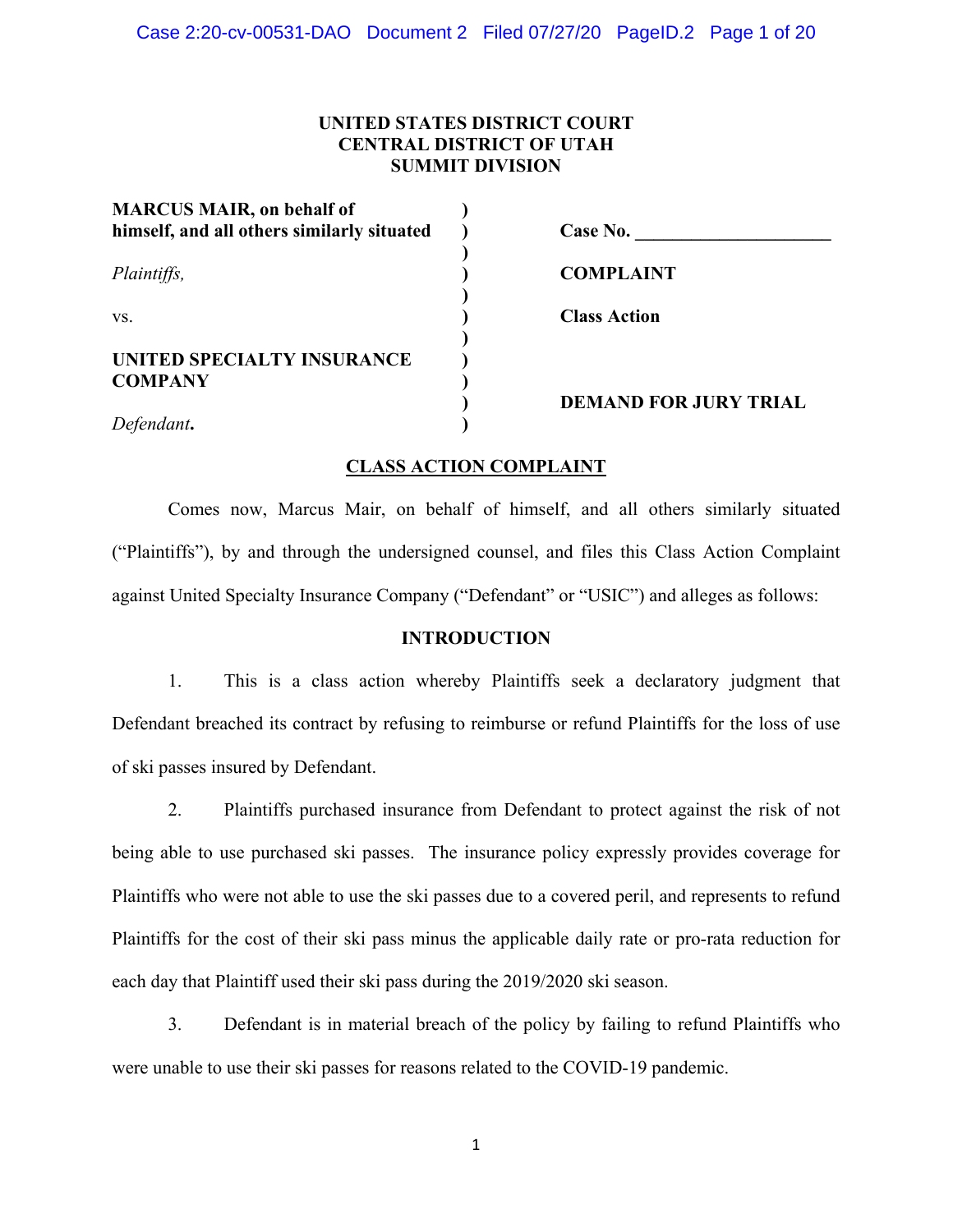## Case 2:20-cv-00531-DAO Document 2 Filed 07/27/20 PageID.3 Page 2 of 20

4. Defendant has caused material harm to Plaintiffs by improperly failing to make payment.

5. Plaintiff brings this action on behalf of himself and all other similarly situated individuals pursuant to 29 U.S.C. § 216(b). Plaintiffs seek to recover compensatory damages as well as declaratory and injunctive relief.

### **PARTIES**

6. Plaintiff Marcus Mair is a citizen of the United States residing in Park City, Utah in Summit County. Marcus Mair purchased a policy from Defendant in the 2019/2020 ski season for ski pass insurance.

7. Defendant USIC is a property casualty insurance company incorporated under the laws of the State of Delaware with its principal place of business in the State of Texas at 1900 L Don Dodson Drive, Bedford, Texas 76021.

### **JURISDICTION AND VENUE**

8. Jurisdiction is proper in this Court pursuant to 28 U.S.C. § 1332(d)(2), because this is a class action in which at least one member of the class is a citizen of a state different from Defendant, the amount in controversy exceeds \$5 million exclusive of interest and costs, and the proposed class contains more than 100 members.

 9. This Court has personal jurisdiction over Defendant because Defendant conducts substantial business within Utah such that Defendant has significant, continuous, and pervasive contacts with the State of Utah.

 10. Venue is proper in this District pursuant to 28 U.S.C. § 1391 because Defendant does substantial business in this District and a substantial part of the events giving rise to Plaintiffs' claims took place within this District.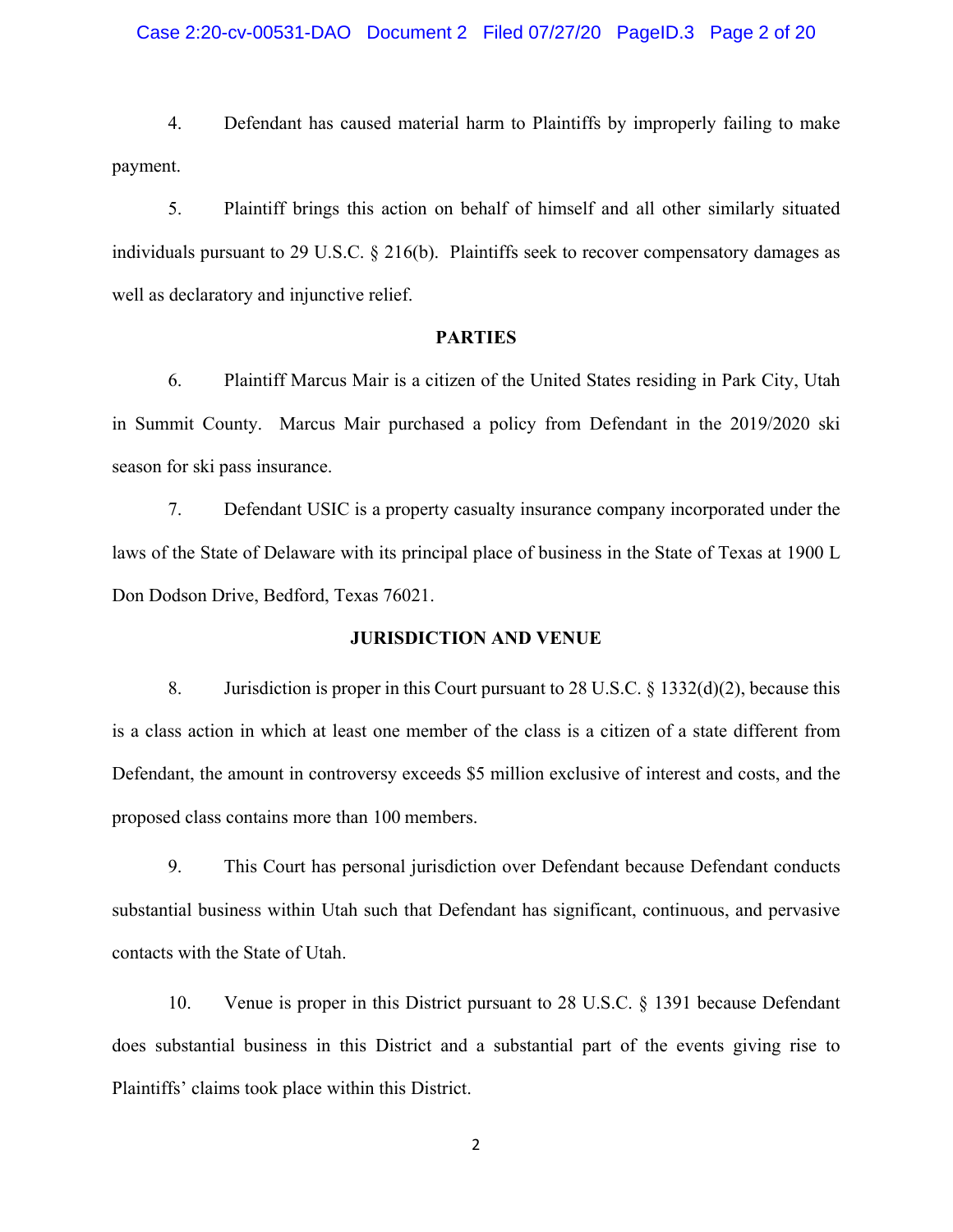## **CLASS ACTION ALLEGATIONS**

 11. Pursuant to Federal Rules of Civil Procedure 23(a), 23(b)(1), 23(b)(2), 23(b)(3) and/or 23(c)(4), Plaintiff brings this action on behalf of himself and all others similarly situated, and seeks to represent the following class:

12. All persons who purchased both an Epic Pass for the 2019/2020 ski season and purchased from Defendant pass insurance on their Epic Pass, but were denied coverage for the loss of use of their passes after the resorts closed on March 15, 2020 due to no fault of their own.

13. Excluded from the class is Defendant, any entity in which Defendant has a controlling interest, any of the officers, directors, or employees of the Defendant, the legal representatives, heirs, successors, and assigns of the Defendant, anyone employed with Plaintiffs' counsels' firms, any Judge to whom this case is assigned, and his or her immediate family.

14. Plaintiffs' claims satisfy the numerosity, typicality, adequacy, commonality and superiority requirements under Federal Rule of Civil Procedure 23, as set forth more fully herein.

15. The persons who fall within the class number in at least the hundreds and most likely thousands, and thus the numerosity standard is satisfied. Because class members are geographically dispersed across the country, joinder of all class members in a single action is impracticable.

16. Class members are readily ascertainable from information and records in Defendant's possession, custody, or control. Notice of this action can readily be provided to the class.

 17. There are questions of law and fact common to the claims of Plaintiff and the class that predominate over any questions affecting only individual class members. The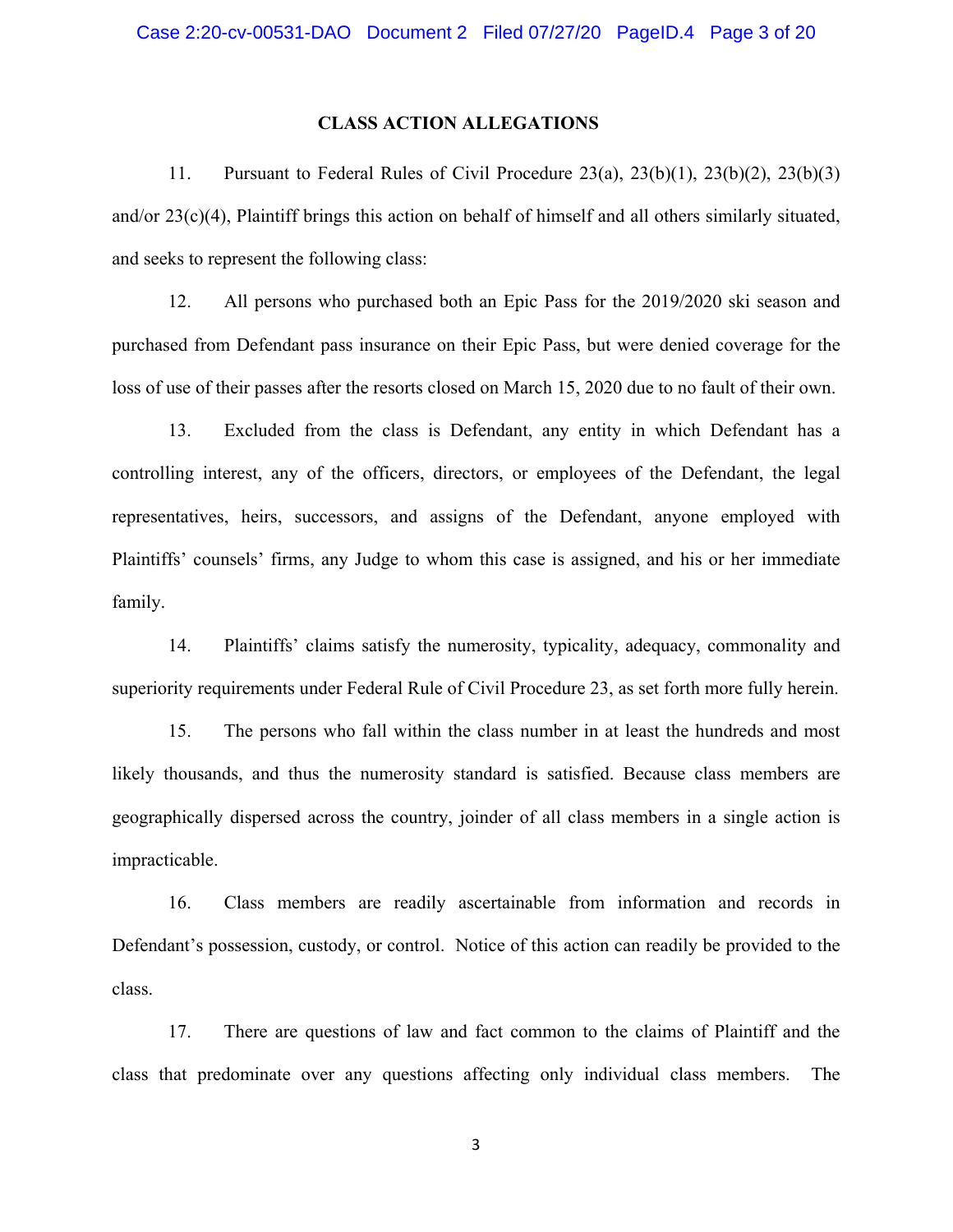# Case 2:20-cv-00531-DAO Document 2 Filed 07/27/20 PageID.5 Page 4 of 20

questions of law and fact arising from Defendant's actions that are common to the class include,

without limitation:

 A) Whether the order and directive from the CEO for Vail Resorts closing all its resorts in the United States constituted a quarantine under the terms of the Policy because it was "an unforeseen event, occurrence, or circumstance" that restrained classmembers from entering upon and using the facilities of Destination Resorts for the purposes permitted by the Epic Pass;

 B) Whether governmental orders applicable to class members were an "unforeseen event, occurrence, or circumstance" that constituted a quarantine by restraining class members from traveling to Destination Resorts, engaging in activities, and using the Epic Pass for its intended purpose;

C) Whether Defendant breached the terms of the Class Policies;

 D) Whether the class sustained damages as a result of Defendant's breaches of contract;

 E) Whether the class is entitled to damages, restitution, and/or other equitable relief; and

 F) Whether the class, or a subset of the class, is entitled to declaratory relief stating the proper construction and/or interpretation of the Class Policies.

 18. The questions set forth above predominate over any questions affecting only individual persons, and a class action is superior with respect to considerations of consistency, economy, efficiency, fairness, and equity to other available methods for the fair and efficient adjudication of the claims asserted herein.

 19. Plaintiff's claims are typical of the claims of the class in that Plaintiff and the class members all purchased ski pass insurance policies containing the same or similar terms including, in particular, what constitutes a Covered Peril.

 20. Plaintiff will fairly and adequately protect and represent the interests of the proposed class, because his interests are aligned with, and not antagonistic to, those of the proposed class, and he is represented by counsel who are experienced and competent in the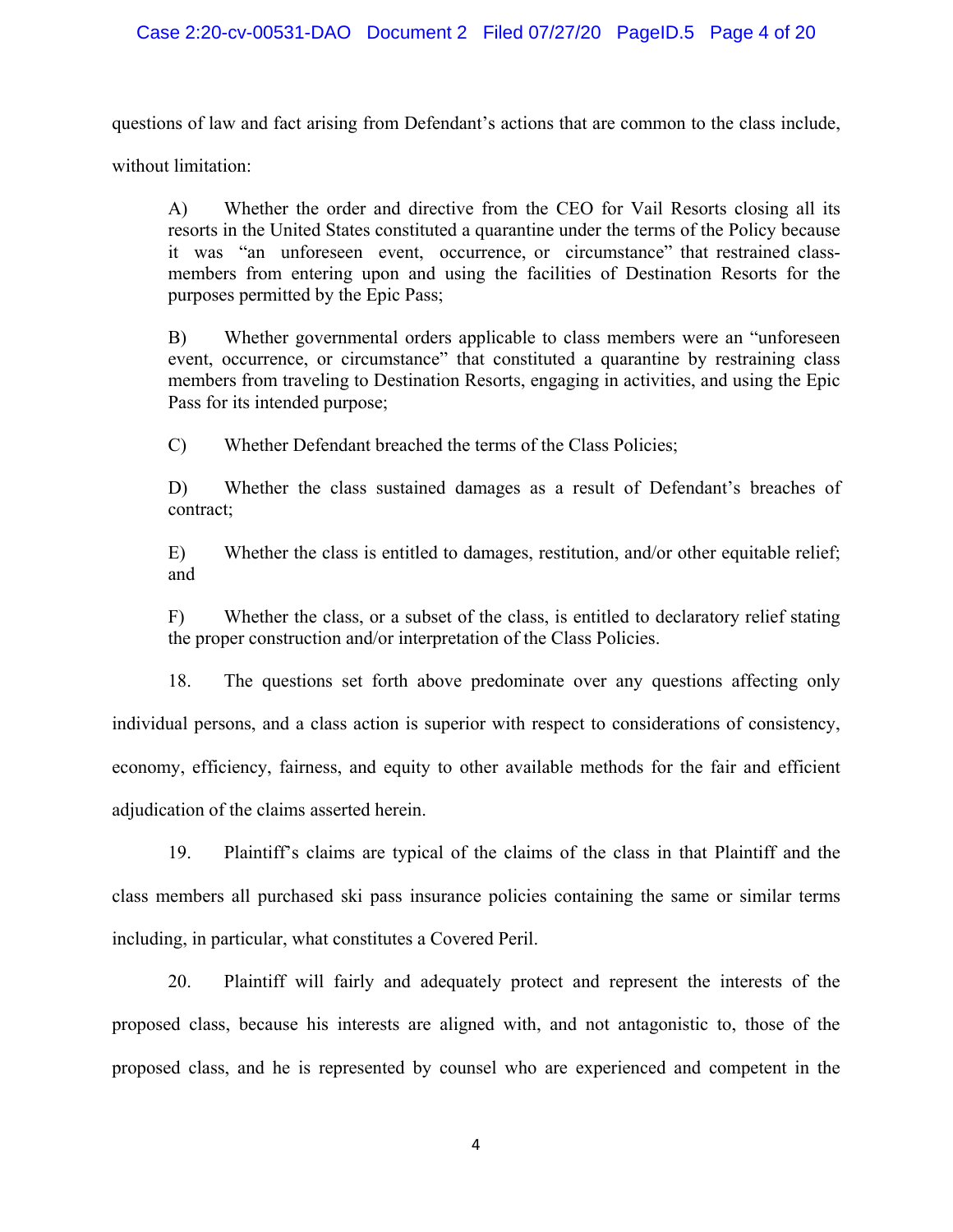## Case 2:20-cv-00531-DAO Document 2 Filed 07/27/20 PageID.6 Page 5 of 20

prosecution of class action litigation, and have particular expertise with class action litigation on behalf of purchasers of insurance policies.

 21. Maintenance of this action as a class action is a fair and efficient method for adjudicating this controversy. It would be impracticable and undesirable for each member of the class to bring a separate action. Because of the relatively small size of individual class members' claims, absent a class action, most class members would likely find the cost of litigating their claims prohibitively high and would have no effective remedy. In addition, the maintenance of separate actions would place a substantial and unnecessary burden on the courts and could result in inconsistent adjudications, while a single class action can determine, with judicial economy, the rights of all class members.

## **FACTUAL BACKGROUND**

## **Introduction**

 22. Defendant USIC provides season ski pass insurance coverage whereby it promises its insureds coverage against loss of use of the insured's season ski pass.

 23. Upon information and belief, Defendant USIC provides this insurance service to customers of Vail Corporation d/b/a Vail Resorts Management Company ("Vail Resorts"), a North American company that operates more than 34 ski resorts throughout the United States. Vail Resorts sells "Epic Passes" directly to consumers promising access to skiing and snowboarding at its resorts. Customers can purchase annual, weekly, or daily Epic Passes in advance.

 24. Vail Resorts offered Epic Pass insurance through Defendant USIC for customers that wished to mitigate the risk that they may be unable to realize the full use of their Epic Pass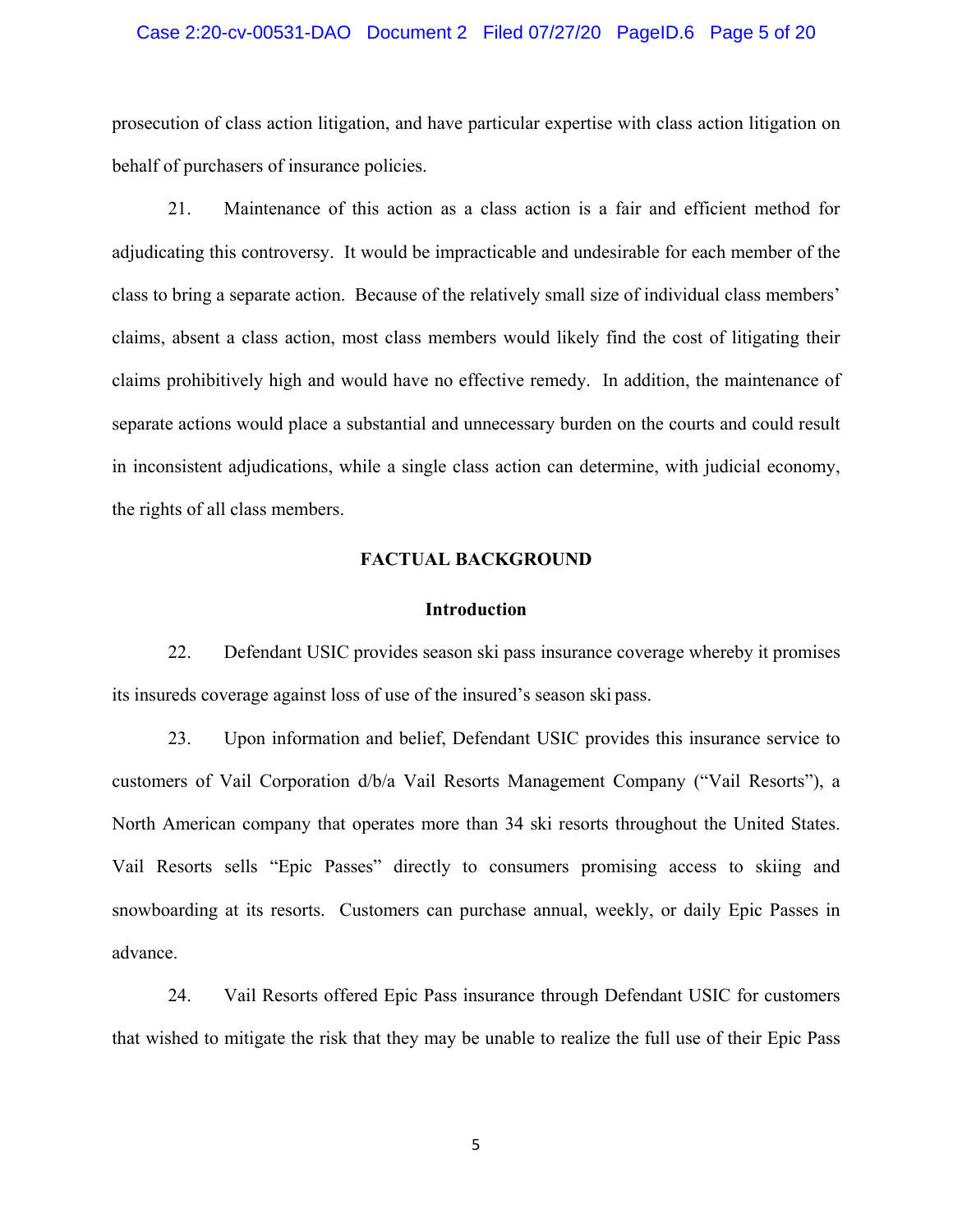## Case 2:20-cv-00531-DAO Document 2 Filed 07/27/20 PageID.7 Page 6 of 20

for reasons outside of their control. Upon information and belief, thousands of customers purchased optional pass insurance through USIC.

 25. On September 21, 2019, Class Plaintiff Marcus Mair purchased an Epic Pass (specifically a Vail Local Pass) and Pass insurance through Defendant. Plaintiff purchased the Epic Pass with the understanding that he would be able to access Vail Resorts from October 2019 through the end of the season. To ensure he would be able to get a refund if he was unable to get full use of the pass, Mr. Mair opted to pay an additional fee for pass insurance.

 26. On March 15, 2020, Vail Resorts announced that it was closing all of its mountain resorts indefinitely. Subsequently, Vail Resorts announced that its "North American resorts and retail stores will remain closed for the 2019-20 winter ski season."<sup>1</sup> Rob Katz, chairman and chief executive officer of Vail Resorts, explained the company was ending the skiing season early due to the fast-moving situation involving COVID-19. *Id.* 

27. The Governor of Colorado, the Governor of Utah, and the President of the United States all issued various orders, limiting human contact and restricting travel and activities to only those considered essential. Skiing and snowboarding are considered non-essential activities.

28. As a result of the closures and quarantine related restrictions, Plaintiff was restrained from entering upon and using the facilities of any of the Vail Resort properties and deprived of the use of his Epic Pass. The Governor of Utah also issued "Stay Home" Orders, directing all Utah residents to limit travel only to essential activities. $2$ 

 29. On June 10, 2020, Plaintiff timely provided notice and made a claim to American Claims Management, Inc. ("ACM"), the third-party claims administrator for the Pass Insurance

<sup>&</sup>lt;sup>1</sup> https://www.snow.com/info/covid-19-update (last accessed May 14, 2020).<br><sup>2</sup> https://coronavirus.utah.gov/special-orders/, *See* Stay at Home Declaration.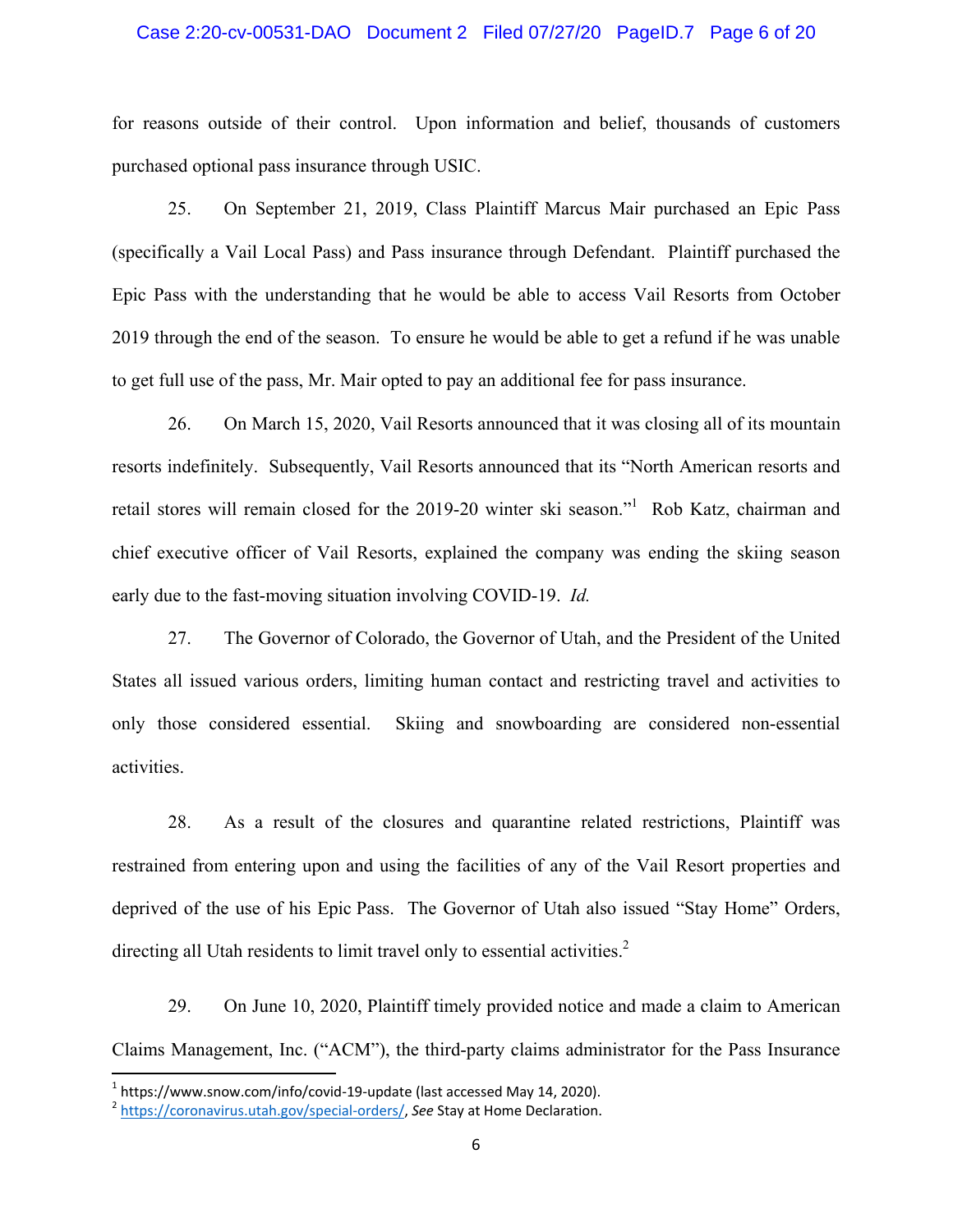## Case 2:20-cv-00531-DAO Document 2 Filed 07/27/20 PageID.8 Page 7 of 20

Program. Any documentation requested was provided to ACM within 90 days after the Covered Loss occurred.

 30. On June 15, 2020, ACM informed Plaintiff that Defendant USIC was denying coverage because the "Effective Date of Coverage" ended on March 15, 2020 when the resort closed, and that Plaintiff must provide a Physician's Orders stating that a physician placed the Plaintiff in quarantine. *See* **Exhibit A**.

## **The Class Policy**

 31. Plaintiffs purchased insurance from Defendant to protect against the risk of not being able to use the ski passes. A true and accurate copy of the Certificate of Season Ski Pass Insurance ("Certificate") is attached hereto as **Exhibit B** and is incorporated herein by reference.

 32. The terms of the Policy were not subject to individual negotiation, and upon information and belief are materially the same for all policy owners ("Class Policy").

 33. Plaintiffs are the owners of a Class Policy, which was in force at the time of the alleged loss.

34. Defendant is the liable insurer under the Class Policy.

## **Terms of the Policy**

35. The Policy and Class Policy offers the following coverage:

## **PROPERTY INSURED AND COVERAGE LIMITS**:

We cover the Season Ski Pass Cost you paid. We cover you against the risk of not being able to use your Season Ski Pass due to a covered peril. We will reimburse you for the Season Ski Pass Cost minus the applicable Daily Rate or Pro- Rata reduction (for the Epic Day Pass) for each day (or portion thereof) that you have used your Season Ski Pass during the Ski/Snowboard Season.

36. The Policy and Class Policy defines a "Covered Peril" as follows:

**PERILS INSURED AGAINST**: Subject to the Exclusions and Coverage Limits, the Insured has coverage against Loss of use of your Season Ski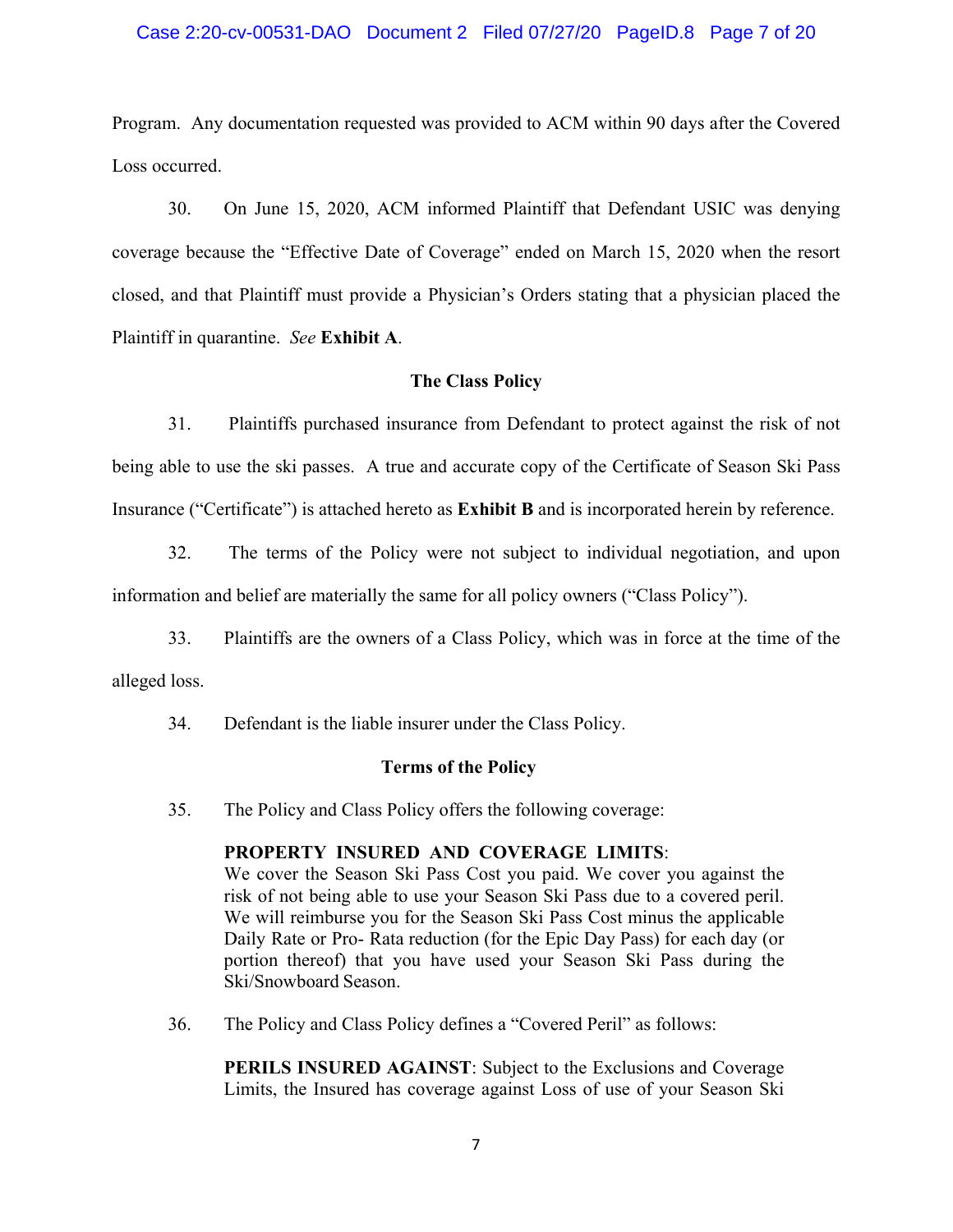Pass if caused by any one of the following unforeseen perils occurring after the effective date of coverage:

- a) Sickness, Injury or death of you or a family member;
- b) You have a Pregnancy or Childbirth verified by medical records; coverage is included for pregnant Season Ski Pass Holder's spouse of domestic partner and minor child;
- c) Your primary residence being made Uninhabitable by Natural Disaster;
- d) The Destination Resort closes indefinitely due to a Natural Disaster;
- e) You are subpoenaed, required to serve on a jury, hijacked, **quarantined** or your travel visa is denied; (perils  $f - j$  omitted) (emphasis added)

37. The Policy does contain a definition section, but the Policy fails to define "quarantined." A quarantine is generally defined as "to isolate from normal relations or communication,"<sup>3</sup> and "a restriction on the movement of people and goods which is intended to prevent the spread of disease or pests. It is often used in connection to disease and illness, preventing the movement of those who may have been exposed to a communicable disease, but do not have a confirmed medical diagnosis."<sup>4</sup>

38. The Policy contains no applicable exclusions for viruses, pandemics, related government orders or actions taken by Vail Resorts, independently or pursuant to such government orders.

39. The Policy defines a Loss as follows:

**LOSS**: Means your inability to use your season Ski Pass due to an unforeseen event, occurrence or circumstance.

# **CAUSES OF ACTION**

# **Count I: Breach of Contract**

40. The preceding paragraphs 1 – 39 are incorporated by reference herein.

<sup>&</sup>lt;sup>3</sup> https://www.merriam-webster.com/dictionary/quarantine<br><sup>4</sup> https://en.wikipedia.org/wiki/Quarantine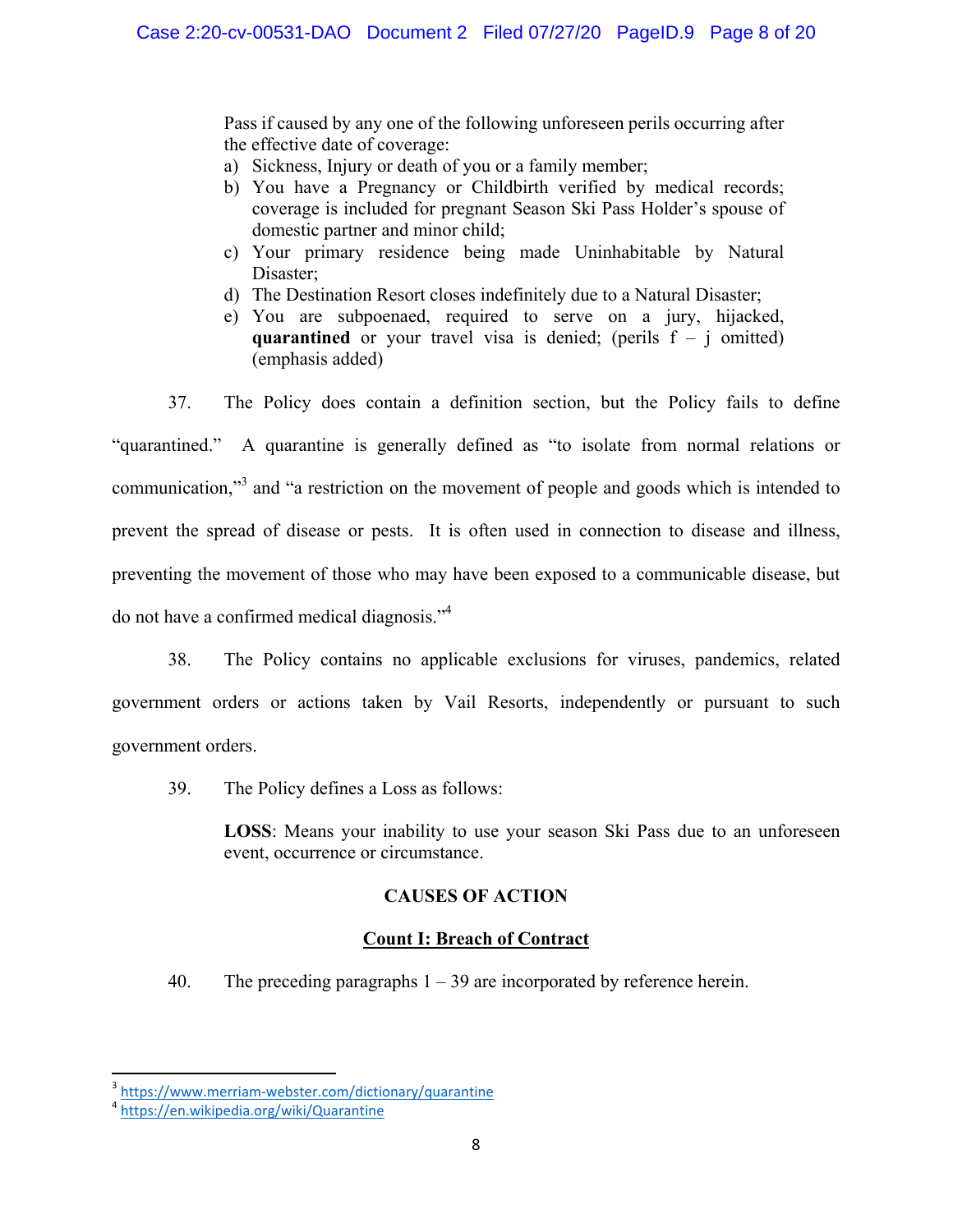## Case 2:20-cv-00531-DAO Document 2 Filed 07/27/20 PageID.10 Page 9 of 20

 41. Plaintiff and the proposed class members purchased ski pass insurance from Defendant.

 42. The Policy and Class Policies are valid and enforceable contracts between the Defendant and Plaintiff and proposed class members.

 43. Plaintiff and the proposed class members substantially performed their obligations pursuant to the terms of the Policy and Class Policies.

 44. Plaintiff and the proposed class members suffered a Loss from a Covered Peril as they are defined under the Policy and Class Policies.

 45. Defendant has failed to compensate Plaintiff and proposed class member for their respective Losses as required by the Policy and Class Policies.

46. As a direct and proximate result of Defendant's breaches, Plaintiff and the proposed class members have sustained damages that are continuing in nature in an amount to be determined at trial.

#### **Count II: Declaratory and Injunctive Relief**

47. The preceding paragraphs 1 – 46 are incorporated by reference herein.

 48. An actual controversy has arisen and now exists between Plaintiff and the class, on the one hand, and Defendant, on the other, concerning the respective rights and duties of the parties under the Policy and Class Policies.

49. Plaintiff contends that Defendant has breached the Policy and Class Policies by failing to timely pay Class Members for their respective Losses by reimbursing each member of the class for the Season Ski Pass Cost minus the applicable Daily Rate or Pro-Rata reduction (for the Epic Day Pass) for each day (or portion thereof) that the member was able to use his/her Season Ski Pass during the Ski/Snowboard Season.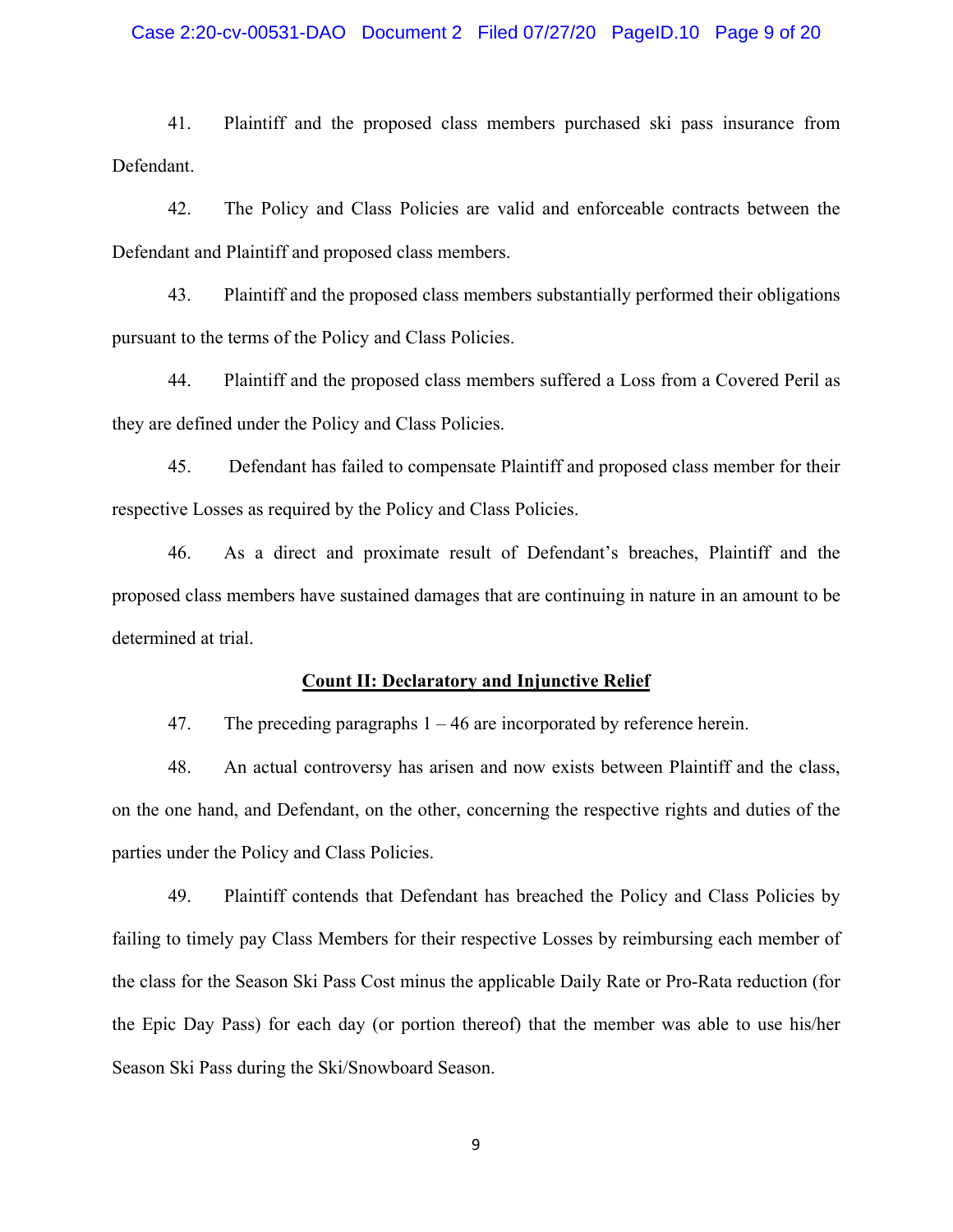## Case 2:20-cv-00531-DAO Document 2 Filed 07/27/20 PageID.11 Page 10 of 20

50. Plaintiff, therefore, seeks a declaration of the parties' respective rights and duties under the Policy and Class Policies and requests the Court to declare the aforementioned conduct of Defendant unlawful and in material breach of the Policy and Class Policies so that future controversies may be avoided.

51. Pursuant to a declaration of the parties' respective rights and duties under the Policy and Class Policies, Plaintiff further seeks an injunction enjoining Defendant (1) from continuing to engage in conduct in breach of the Policy and Class Policies; and (2) ordering Defendant to comply with the terms of the Policy and Class Policies including payment of all amounts due.

#### **DEMAND FOR JURY TRIAL**

Plaintiffs hereby demand a trial by jury.

# **CONCLUSION AND PRAYER FOR RELIEF**

 WHEREFORE, Plaintiff, individually and on behalf of all others similarly situated, requests relief and judgment against Defendant as follows:

- (a) That the Court enter an order certifying the class, appointing Plaintiff as a representative of the class, appointing Plaintiff's counsel as class counsel, and directing that reasonable notice of this action, as provided by Federal Rule of Civil Procedure  $23(c)(2)$ , be given to the class;
- (b) For a judgment against Defendant for the causes of action alleged against it;
- (c) For compensatory damages in an amount to be proven at trial;
- (d) For a declaration that Defendant's conduct as alleged herein is unlawful and in material breach of the Policy and Class Policies;
- (e) For appropriate injunctive relief, enjoining Defendant from continuing to